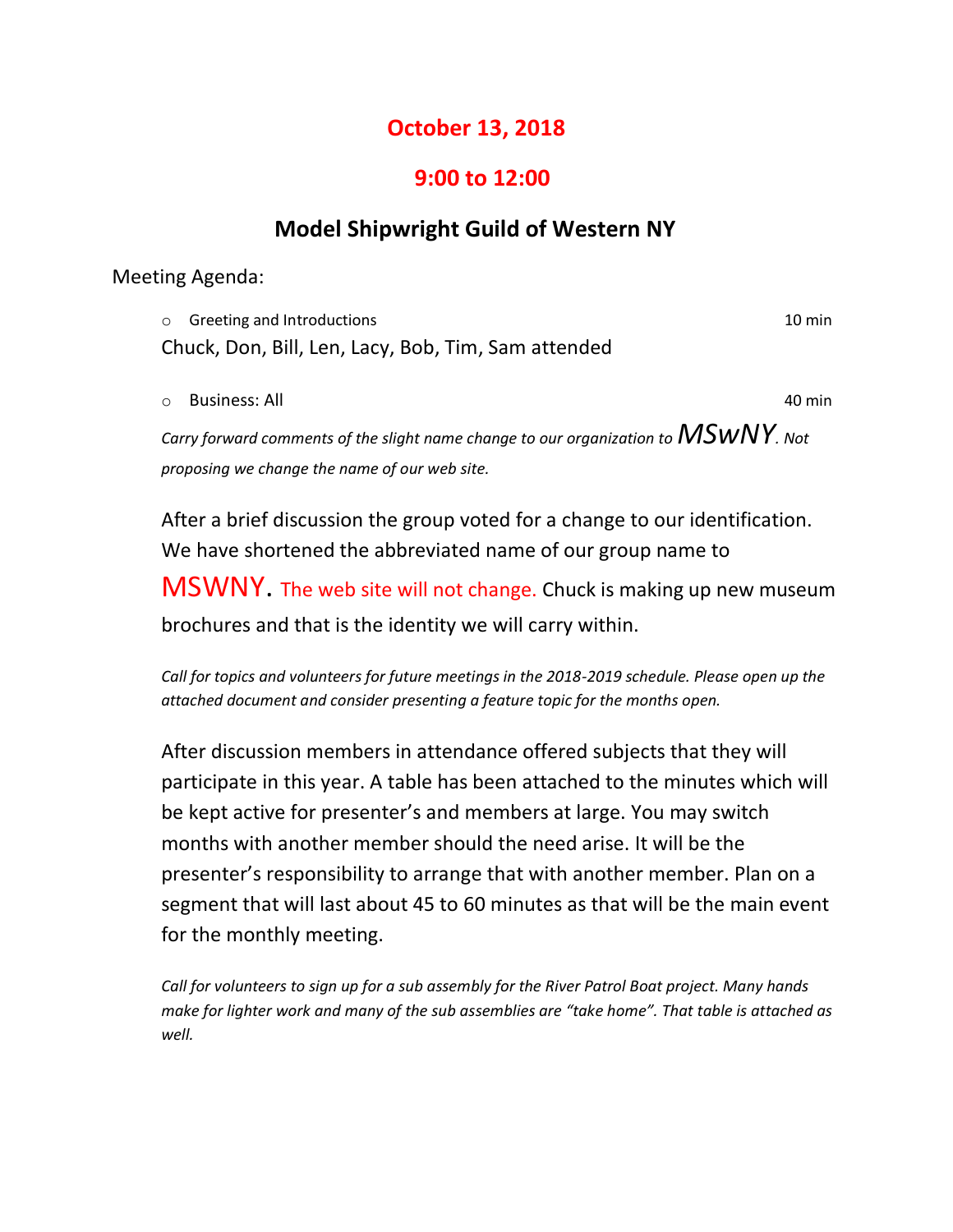Time did not permit detailed coverage of this topic. Members were reminded that their participation was needed as the hull assembly is likely to be ready by year's end. One member has volunteered to do a "mockup" of the radar dome as a gesture of involvement. Also Lacy brought in his beautiful restricting of the 50 caliber gun(s) for the forward turret. He did a beautiful job. He used Chuck's "super" CA to restructure the handle of the gun as other adhesives didn't work.



*Events/Visits for the coming months. Mike has been reaching out beyond our doors to determine if there is interest in a demonstration/display of our works at a local venue. Mike will update us and we will take it from there.*

This was covered in brevity and since Mike was not available we will make it a topic at November meeting.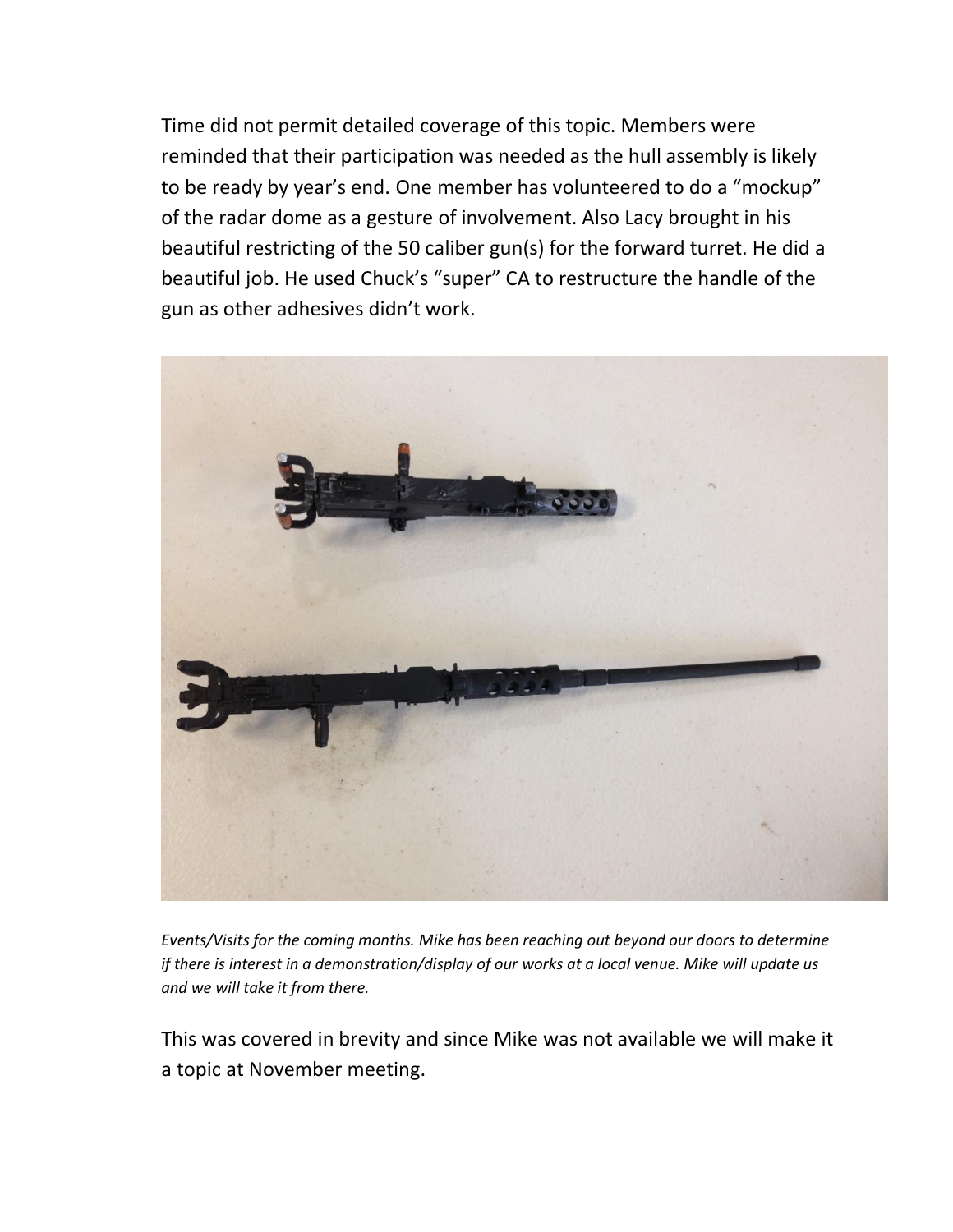*Writing an article for a local publication to tell the world about our group.*

This topic was briefly discussed and Joe agreed to follow up on the article with the editor. The magazine of interest is 55+

o A Research Journey into The US Essex of 1799: Joe Lorenzo/Sam Cassano 70 min *The Frigate Essex was one of the 12 (11?) frigates built for the US after the Revolutionary War. It did not have a sparkling history of service but is one of the "better" documented ships of the period thanks to those who have gone before us. Yet can an accurate model be built? We will delve into its provenance and draw some conclusions as we use this subject to sharpen our skills in research.*

As the main topic of the meeting there was much lively discussion around the process of research for ship models. The Essex of 1799 was used as the subject to illustrate the complexities and sources of information available. The entire presentation will be added to our web Resource page under Topics of Interest for reference.

o The Atlantis Finished and Delivered: Joe Lorenzo 20 min *After 20 months of work the model "Herself" was delivered to the client. Some reflections and lessons learned.*

A very brief closeout commentary of the commission model "Herself" aka Atlantis was made. Here is a picture of it in its new home.